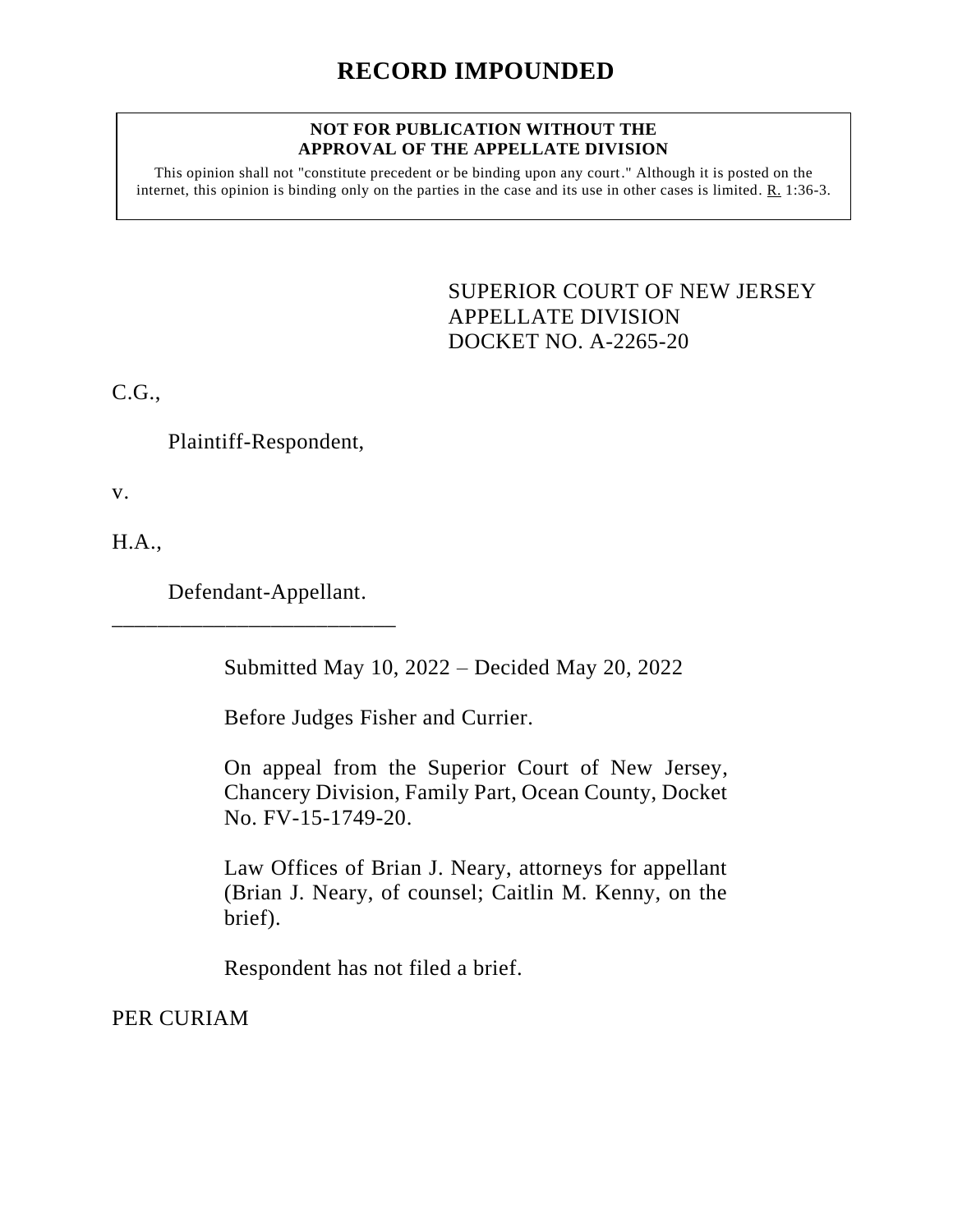Plaintiff C.G. (Carol, a fictitious name) commenced this action against defendant H.A. (Harry, also a fictitious name), seeking entry of a restraining order under the Prevention of Domestic Violence Act, N.J.S.A. 2C:25-17 to -35. Both parties appeared at the final hearing. Harry was represented by counsel, Carol was not. Only Carol testified, and the judge credited her testimony in finding: she and Harry were household members; Harry sexually assaulted her; and Carol required restraints for her future protection.

Harry appeals the final restraining order entered against him, arguing the trial judge erred by:

> I. . . . ISSUING A FINAL RESTRAINING ORDER AS DEFENDANT WAS NOT A "HOUSEHOLD MEMBER" WITHIN THE MEANING OF THE PDVA'S DEFINITION OF VICTIM OF DOMESTIC VIOLENCE. . . .

> II. . . . FAILING TO CONDUCT THE REQUIRED LEGAL ANALYSIS TO ENTER A FINAL RESTRAINING ORDER UNDER THE SECOND PRONG OF SILVER V. SILVER, [1] AND ITS PROGENY....

> III. . . . ISSUING A FINAL RESTRAINING ORDER AGAINST DEFENDANT AS THERE WAS INSUFFICIENT EVIDENCE TO DETERMINE THAT DEFENDANT COMMITTED THE PREDICATE ACT OF SEXUAL ASSAULT PURSUANT TO N.J.S.A.  $2C:14-2(c)(1)$ .

<sup>1</sup> Silver v. Silver, 387 N.J. Super. 112 (App. Div. 2006).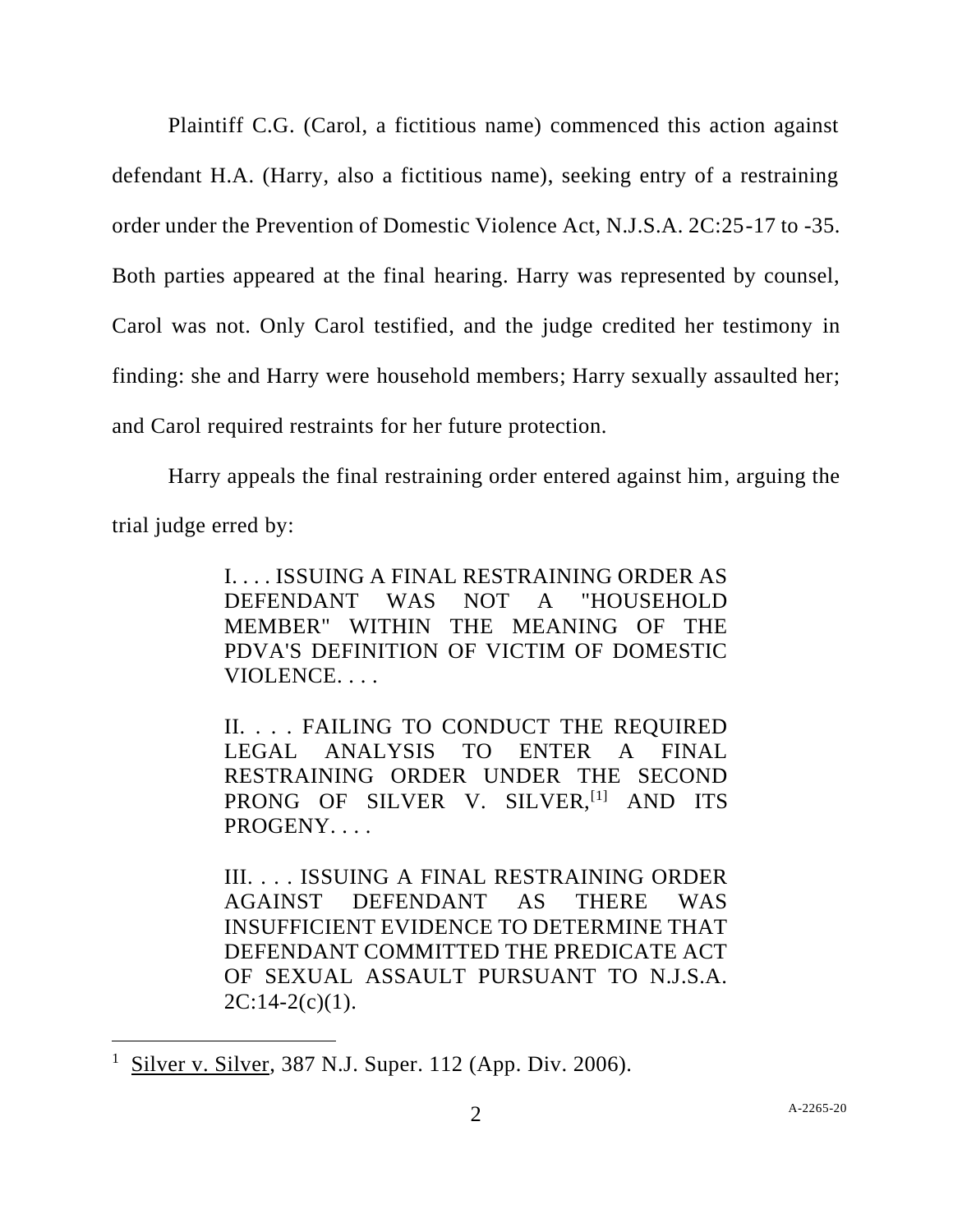We find insufficient merit in these arguments to warrant further discussion in a written opinion, R. 2:11-3(e)(1)(E), adding only a few brief comments.

As for the second and third points, Carol's unrebutted testimony, which the trial judge credited, provided ample support for her claim and the judge's finding that Harry sexually assaulted her. Our standard of review compels deference to a family judge's finding of fact when, as here, it is based on sufficient, credible evidence. Cesare v. Cesare, 154 N.J. 394, 411-12 (1998). And, even though the judge said little about Carol's need for a protective order, the very act found to have occurred supports the judge's conclusion about a need for Carol's protection from future acts of violence; in other words, in a case like this, the second Silver prong is implicit and requires no amplification, see S.K. v. J.H., 426 N.J. Super. 230, 233 (App. Div. 2012), so Harry's argument about the sufficiency of the judge's analysis on the second prong is without merit.

Much of the same can be said for Harry's first point. To be sure, the parties were not in a relationship normally found in domestic violence cases, but they were members, however briefly, of the same household when the sexual assault occurred. N.J.S.A. 2C:25-19(d) defines a "[v]ictim of domestic violence" as, among others, one "who has been subjected to domestic violence by . . . any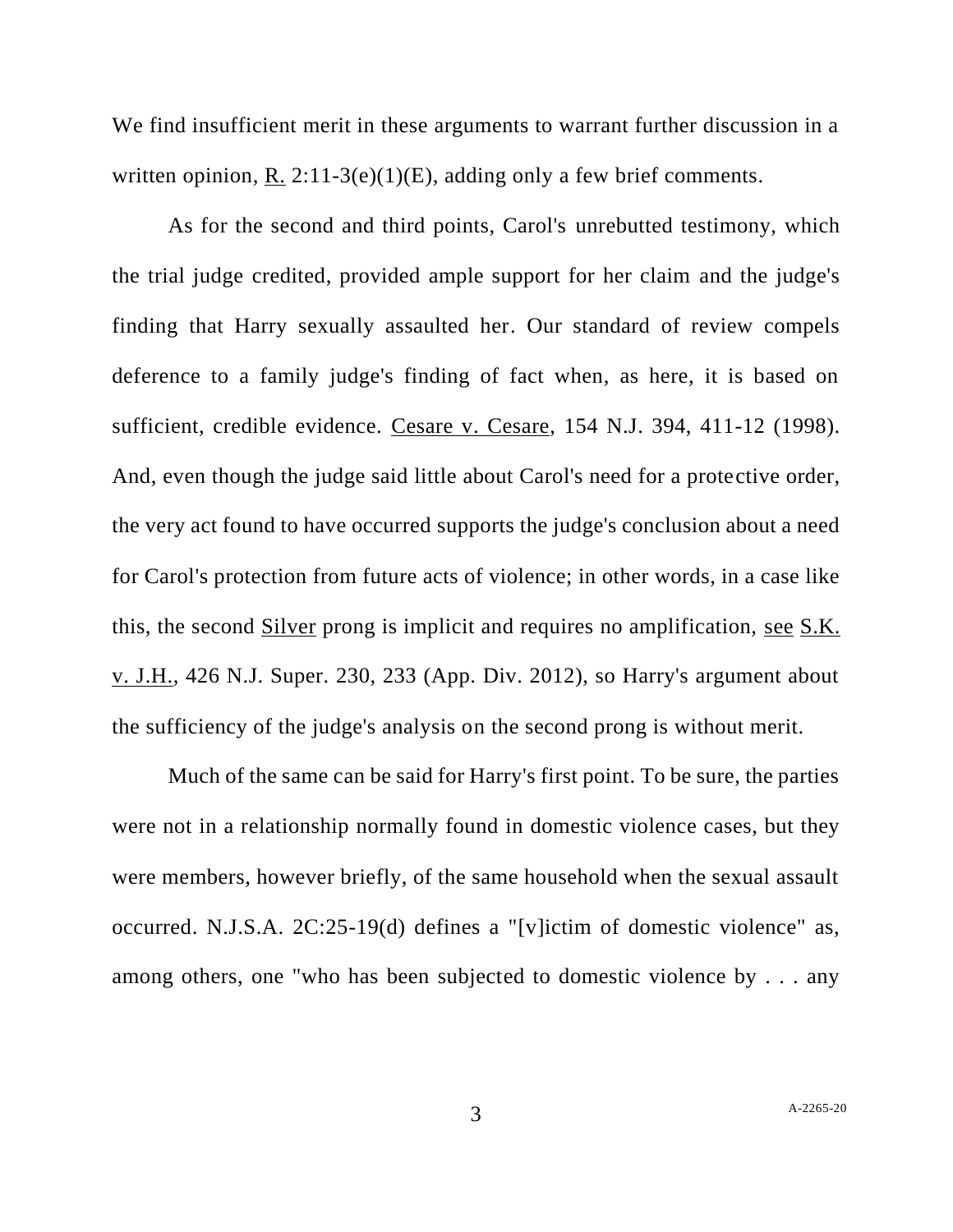other person who is a present household member or was at any time a household member."

The evidence on which the judge relied revealed Harry was a Florida resident and Carol's boss or employer. Harry was planning to work on a construction project in New Jersey and required a place to stay, so he accepted Carol's offer to rent him a room in her South Toms River home. Harry had been living in Carol's home – renting a room and sharing the common areas with her – for approximately one week when the sexual assault occurred.

Harry argues these facts do not support a determination that Carol was subjected to domestic violence by a household member. We disagree. N.J.S.A. 2C:25-19(d) does not require familial or emotional ties between parties to render them household members, as we recognized in S.Z. v. M.C., 417 N.J. Super. 622, 624-25 (App. Div. 2011). Even if more than just the fact that Harry was renting space from Carol was required, the circumstances alone demonstrate that at least one of the parties desired the other, just as was the case in S.Z. See id. at 623-24.

We also find no relevance in the fact that the household relationship lasted only a week. In urging his theory about the duration of his stay in Carol's home, Harry argues such a relationship should endure for at least a period of months